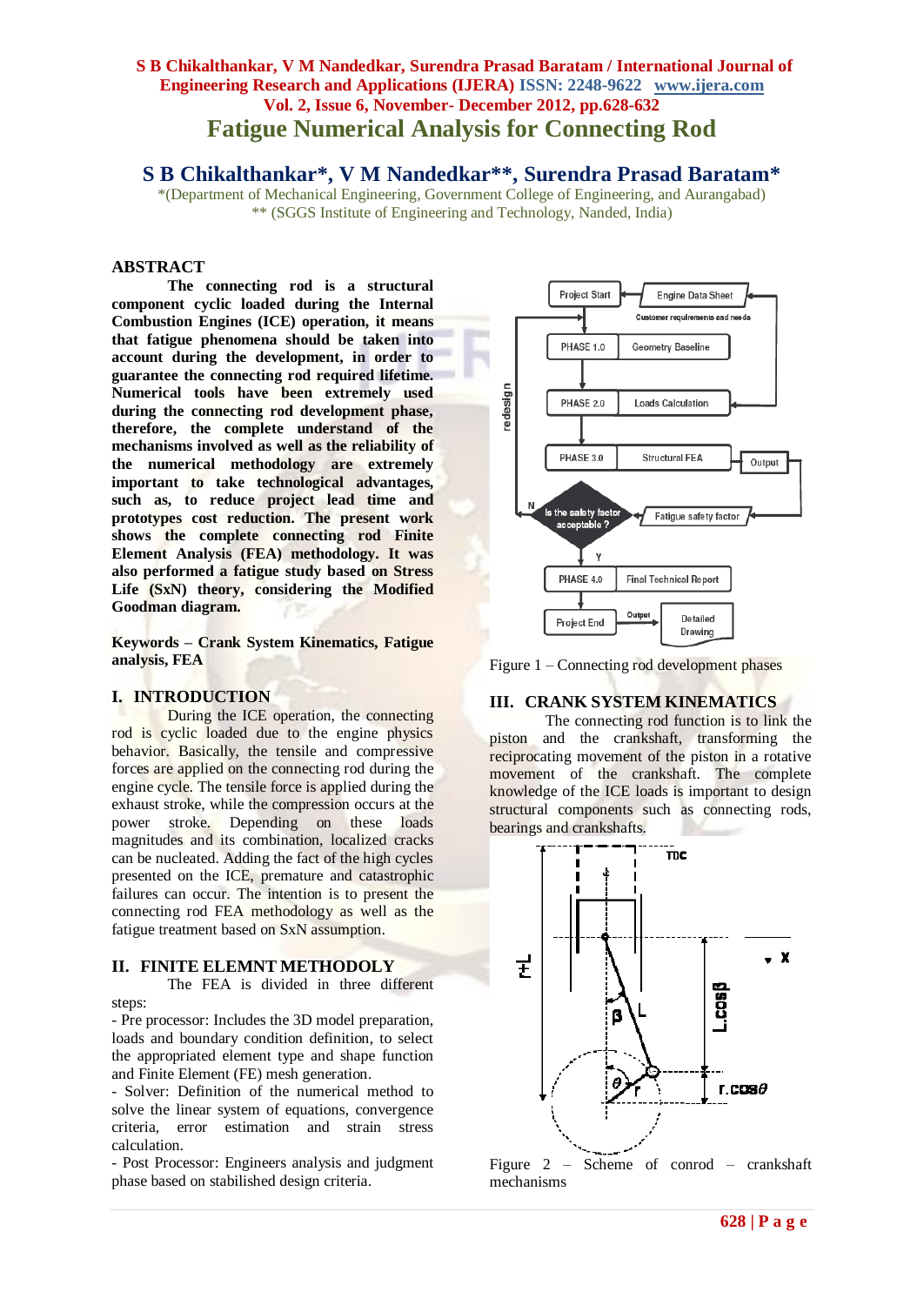Where:

- $L =$  Connecting rod length
- $r =$ Crank radius
- θ = Crank angle
- $β =$ Connecting rod angle
- $x =$  Piston instantaneous position
- TDC = Top dead center

The piston instantaneous position can be calculated according to the scheme presented in Figure 2.

$$
x = (r + L) - (r \cdot \cos \theta + L \cdot \cos \beta)
$$
 (1)  
Rewriting the expression

$$
x = r.\left(1 - \cos\theta\right) + L.\left(1 - \cos\beta\right) \quad (2)
$$

The equation 2 has two degrees of freedom, but it is possible to obtain the angle β in terms of angle θ.

$$
L \cdot \sin\beta = r \cdot \sin \theta
$$

Therefore:

$$
sin\beta = \frac{r}{L} \cdot \sin\theta
$$

Denominating  $\lambda$  as the relation between the crank radius ® and the connecting rod length (L) we have:

 $sin\beta = \lambda . sin\theta$ 

Through the first trigonometry law we have:

$$
\cos \beta = \sqrt{1 - \sin^2 \beta} = \sqrt{1 - \lambda^2 \cdot \sin^2 \theta}
$$
  
(3)  
Therefore:  

$$
x = r.(1 - \cos \theta) + L.(1 - \sqrt{1 - \lambda^2 \cdot \sin^2 \theta})
$$
  
(4)

The equation 4 can be approximated by the relation:

$$
(a+b)^m = a^m + m \cdot a^{m-1} \cdot b + \frac{m \cdot (m-1) \cdot a^{m-2} \cdot b^2}{2!} + \frac{m \cdot (m-1) \cdot (m-2) \cdot a^{m-3} \cdot b^3}{3!} + \cdots
$$

Therefore:<br>  $\cos \beta = (1 - \lambda^2 \cdot \sin^2 \theta)^{1/2}$ 

Naming a=1,  $b = -\lambda^2 \sin^2 \theta$ ,  $m = \frac{1}{2}$  we will have:

$$
\cos \beta = 1 - \frac{1}{2} \cdot \lambda^2 \cdot \sin^2 \theta - \frac{1}{8} \cdot \lambda^4 \cdot \sin^4 \theta - \frac{1}{16} \cdot \lambda^6 \cdot \sin^6 \theta + \cdots
$$

Performing the transformations we will have:

$$
\cos \beta = 1 - \frac{\lambda^2}{4} + \frac{\lambda^2}{4} \cdot \cos 2\theta - \frac{\lambda^4}{64} \cdot \cos 4\theta + \frac{\lambda^6}{512} \cdot \cos 6\theta + \cdots
$$

The values of  $\lambda$  are usually small, therefore the series high order terms can be neglected, and thus the final equation that represents the piston displacement is:

$$
x = r.\left(1 - \cos\theta\right) + L.\frac{\lambda^2}{4}\left(1 - \cos 2\theta\right) \tag{5}
$$

The instantaneous velocity can be directly obtained by differentiating the equation 5

$$
\nu = \dot{x} = \frac{dx}{dt} = \frac{dx}{d\theta} \cdot \frac{d\theta}{dt} = \omega \frac{dx}{d\theta}
$$
  
Thus, we have:  

$$
\nu = \omega \cdot r \cdot (\sin \theta + \frac{\lambda}{2} \cdot \sin 2\theta) \quad (6)
$$

The piston acceleration can be determined by:

$$
a = \frac{av}{dt} = \frac{av}{d\theta} \cdot \frac{d\theta}{dt} = \omega \frac{av}{d\theta}
$$
  
Therefore:  

$$
a = \omega^2 \cdot r \cdot (\cos \theta + \lambda \cdot \cos 2\theta) \tag{7}
$$

#### **IV. DYNAMIC LOADS**

The connecting rod dynamic load calculation is determined based on the cylinder gas pressure versus crank angle curve (Figure 3), and the inertia forces generated due to the reciprocating masses and the engine speed (Figure 4). The combination of the gas force, generated due to the cylinder gas pressure, and the inertia force, provide the resultant force applied on the connecting rod (Figure 5).The conventional connecting rod structural analysis has been performed considering the over load and over speed operational conditions.

Historically, these regimes are the responsible for the maximum tensile force and maximum compressive force respectively. However, a combination of cylinder gas pressure and engine speed for the intermediate operational conditions may provide critical loads for the connecting rod. Therefore, the complete engine operational conditions map evaluation is recommended in order do not omit important loads.



Figure 3 – Cylinder gas pressure versus crank angle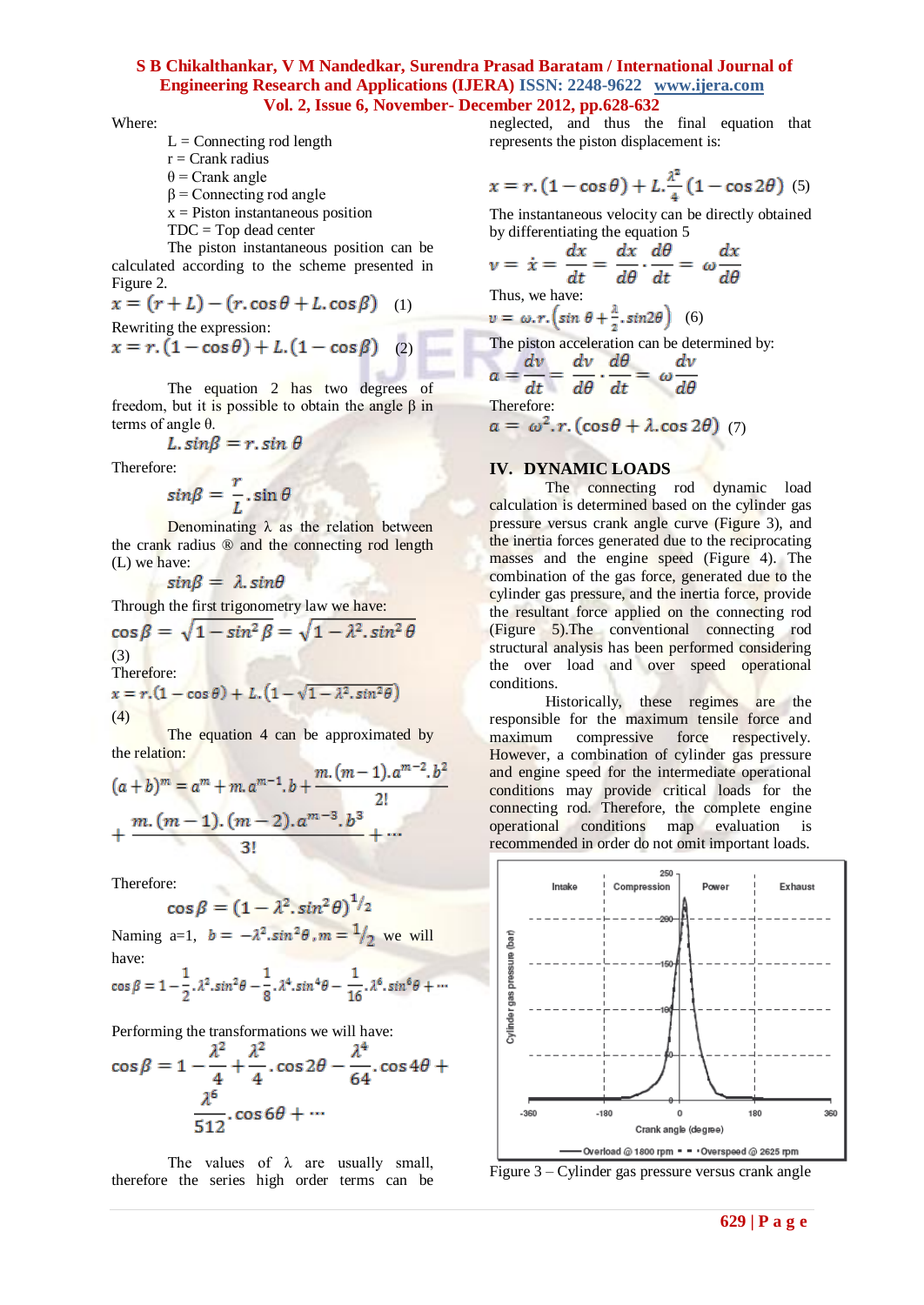The gas force can be calculated for each crank angle according to the expression bellow:

$$
F_{gas(\theta)} = P_{gas(\theta)} \cdot \frac{\pi D^2}{4} \quad (8)
$$

Where:

 $F_{gas}(\theta)$  = Gas force at crank angle  $\theta$ 

$$
P_{gas(\theta)} = \text{Cylinder gas pressure at crank}
$$
angle  $\theta$ 

 $D =$ Piston diameter

The inertia force is calculated by the following expression:

 $F_{inertia} = m_{rec}.a$  (9)

Where

 $F_{inertia}$  = Inertia force

 $m_{resc}$  = Reciprocating masses

a = piston acceleration



Figure 4 – Inertia force versus crank angle.





After calculating the gas and inertia forces, the resultant connecting rod force can be directly determined by the expression:

$$
F_{rod} = \left(F_{gas} + F_{inertia}\right) \frac{1}{\cos \beta} \tag{10}
$$

## **V. FINITE ELEMENT MODEL**

A FEA was performed in order to obtain the connecting rod strain and stress results. In order to simulate the connecting rod structural behavior, the complete connecting rod assembly should be taken into account, therefore, the piston pin, bushing, bearings, crank pin and bolts should be considered in the FE model.

Historically, most connecting rod fatigue failures occur at the small end region, due to this fact, the present study will be concentrated in this region. Therefore, the connecting rod joint surface will be considered completely bonded without bolts and the bearings are also omitted in this analysis. The FEA was performed using ANSYS software.



Figure 6 – Connecting rod model for FEA.

#### **MODEL INFORMATION:**

| <b>Element Type</b>               | Number of elements |  |  |
|-----------------------------------|--------------------|--|--|
| <b>SOLID</b><br>TETRAHEDRAL       | 6388               |  |  |
| <b>CONTACT</b>                    |                    |  |  |
| $Table 1$ $EEA model information$ |                    |  |  |

Table 1 – FEA model information.

#### **VI. BOUNDARY CONDITIONS**

As described previously, there are two critical loads for each engine operating condition, the tensile force generated due to inertia, and compressive force due to the gas load. The work presents the FEA results performed for over load @ 1800 rpm and over speed @ 2625 rpm conditions.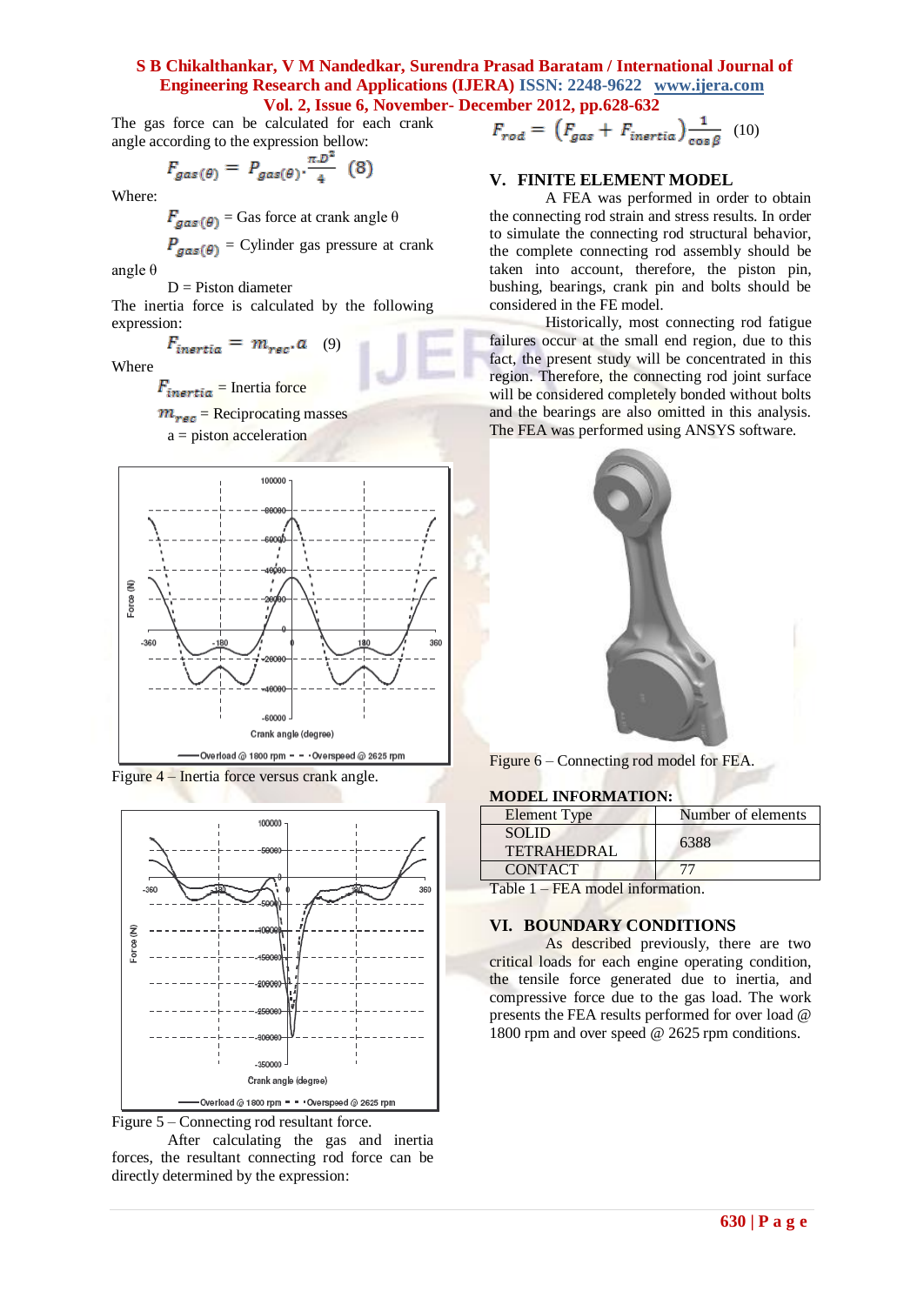



| Over Load @1800               |                                                 |  |  |  |
|-------------------------------|-------------------------------------------------|--|--|--|
| rpm                           | Over Speed @2625                                |  |  |  |
|                               | $F_{tensile}$ = 32303 N $F_{tensile}$ = 74143 N |  |  |  |
| $F_{compression} = -298505 N$ | $F_{compression} = -245334 N$                   |  |  |  |
|                               |                                                 |  |  |  |

Table 2 - Load cases summary

#### **VII. STRESS RESULTS**

The connecting rod assembly was numerically simulated by FEA in order to evaluate the maximum and minimum loads, according to described previously. The prestress due to press fit assembly was also considered in all simulated cases.



Figure 8 – Maximum principal stress @ 1800 rpm.





The figures 8 and 9 show the stress distribution for the compressive load @ 1800 rpm and the tensile load @2625 rpm respectively.

## **VIII. FATIGUE LIFE PREDICTION**

The Stress Life (SxN) theory was employed to evaluate the connecting rod fatigue life. It implicates that the component will have infinite life for a number of cycles over to  $10^7$ , according to.



Figure 10 – Typical SxN diagram

In order to perform the fatigue study, the finite element results should be combined to obtain the alternate and mean stresses for each operating condition, according to the definition bellow:



Figure 11 – Nomenclature for constant amplitude cyclic loading.